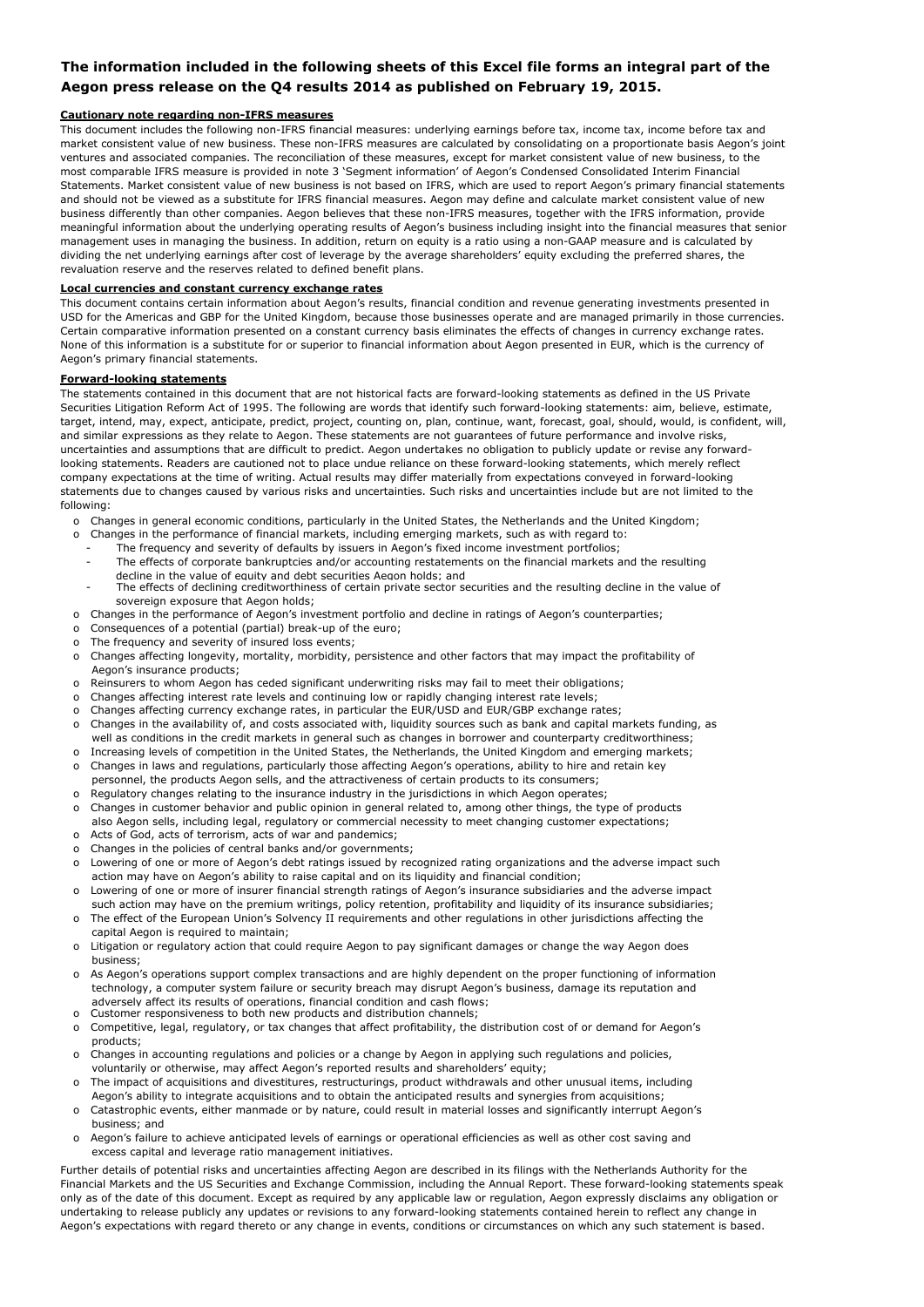| Key performance indicators              |                |         |         |                          |         |               |         |         |               |
|-----------------------------------------|----------------|---------|---------|--------------------------|---------|---------------|---------|---------|---------------|
| amounts in EUR millions b)              | Notes          | Q4 2014 | Q3 2014 | $\%$                     | Q4 2013 | $\frac{0}{0}$ | FY 2014 | FY 2013 | $\frac{0}{0}$ |
| Underlying earnings before tax          |                | 562     | 291     | 93                       | 473     | 19            | 1.865   | 1.968   | (5)           |
| Net income                              |                | 399     | 52      | $\overline{\phantom{a}}$ | 157     | 155           | 1.186   | 857     | 38            |
| <b>Sales</b>                            | $\overline{2}$ | 2.117   | 2.333   | (9)                      | 1.741   | 22            | 8.602   | 7.151   | 20            |
| Market consistent value of new business | 3              | 196     | 192     | 2                        | 268     | (27)          | 832     | 986     | (16)          |
| Return on equity                        | $\overline{4}$ | 9,7%    | 5,0%    | 92                       | 7,7%    | 25            | 7,8%    | 8,6%    | (10)          |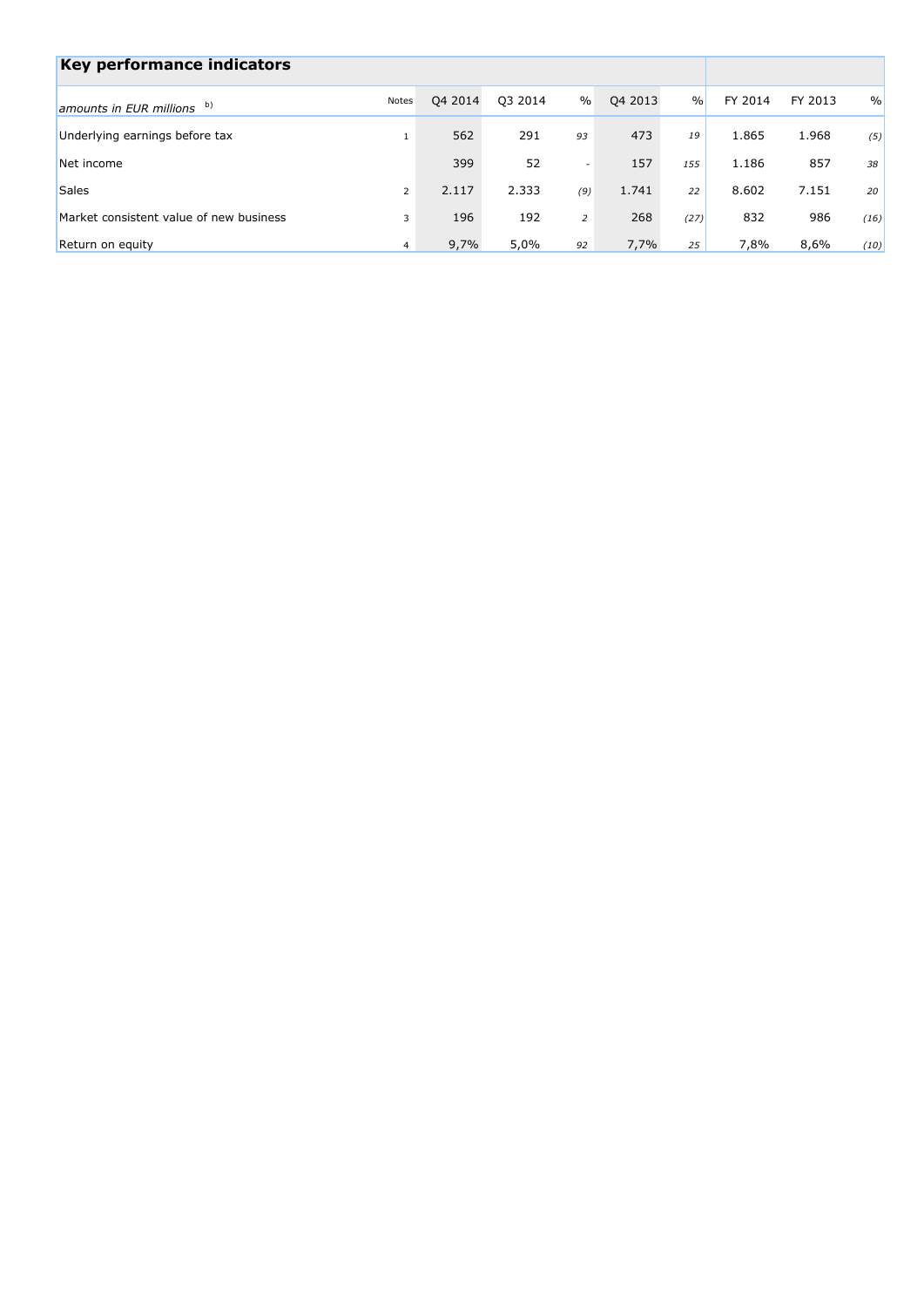| Financial overview <sup>c)</sup>                                      |       |              |                |                          |                |                |                  |                  |                          |
|-----------------------------------------------------------------------|-------|--------------|----------------|--------------------------|----------------|----------------|------------------|------------------|--------------------------|
| <b>EUR</b> millions                                                   | Notes | Q4 2014      | Q3 2014        | $\frac{0}{0}$            | Q4 2013        | $\%$           | FY 2014          | FY 2013          | $\frac{0}{0}$            |
| Underlying earnings before tax                                        |       |              |                |                          |                |                |                  |                  |                          |
| Americas                                                              |       | 367          | 134            | 174                      | 299            | 23             | 1.134            | 1.314            | (14)                     |
| The Netherlands                                                       |       | 172          | 127            | 35                       | 124            | 39             | 558              | 454              | 23                       |
| United Kingdom                                                        |       | 29           | 28             | $\overline{3}$           | 20             | 45             | 115              | 87               | 32                       |
| <b>New Markets</b>                                                    |       | 33           | 40             | (16)                     | 46             | (27)           | 196              | 227              | (13)                     |
| Holding and other                                                     |       | (39)         | (37)           | (4)                      | (15)           | (156)          | (138)            | (113)            | (22)                     |
| Underlying earnings before tax                                        |       | 562          | 291            | 93                       | 473            | 19             | 1.865            | 1.968            | (5)                      |
|                                                                       |       |              |                |                          |                |                |                  |                  |                          |
| Fair value items                                                      |       | (132)        | (296)          | 55                       | (272)          | 51             | (807)            | (1.294)          | 38                       |
| Realized gains / (losses) on investments                              |       | 304          | 85             | $\overline{\phantom{a}}$ | 104            | 191            | 697              | 500              | 39                       |
| Net impairments                                                       |       | (28)         | 5              | $\overline{\phantom{a}}$ | (1)            |                | (34)             | (122)            | 72                       |
| Other income / (charges)                                              |       | (191)        | (29)           | $\overline{\phantom{a}}$ | (33)           |                | (240)            | (52)             | $\overline{\phantom{a}}$ |
| Run-off businesses                                                    |       | (3)          | (31)           | 90                       | 15             |                | (21)             | 21               |                          |
| Income before tax                                                     |       | 511          | 23             | $\overline{a}$           | 286            | 79             | 1.458            | 1.021            | 43                       |
| Income tax                                                            |       | (112)        | 29             | $\overline{\phantom{a}}$ | (129)          | 13             | (272)            | (164)            | (66)                     |
| <b>Net income</b>                                                     |       | 399          | 52             | $\tilde{\phantom{a}}$    | 157            | 155            | 1.186            | 857              | 38                       |
|                                                                       |       |              |                |                          |                |                |                  |                  |                          |
| Net income / (loss) attributable to:                                  |       |              |                |                          |                |                |                  |                  |                          |
| Equity holders of Aegon N.V.                                          |       | 399          | 52             | $\overline{a}$           | 155            | 158            | 1.186            | 854              | 39                       |
| Non-controlling interests                                             |       |              |                |                          | 2              | (78)           | 1                | 3                | (79)                     |
|                                                                       |       |              |                |                          |                |                |                  |                  |                          |
| Net underlying earnings                                               |       | 429          | 235            | 82                       | 350            | 22             | 1.416            | 1.531            | (8)                      |
| Commissions and expenses                                              |       | 1.596        | 1.398          | 14                       | 1.469          | 9              | 5.892            | 5.873            |                          |
| of which operating expenses                                           | 9     | 897          | 826            | 9                        | 836            | $\overline{z}$ | 3.312            | 3.273            | $\it 1$                  |
|                                                                       |       |              |                |                          |                |                |                  |                  |                          |
| <b>New life sales</b>                                                 |       |              |                |                          |                |                |                  |                  |                          |
| Life single premiums                                                  |       | 1.481        | 1.806          | (18)                     | 2.085          | (29)           | 5.596            | 6.510            | (14)                     |
| Life recurring premiums annualized                                    |       | 374          | 372            | 1                        | 271            | 38             | 1.485            | 1.260            | 18                       |
| Total recurring plus 1/10 single                                      |       | 523          | 552            | (5)                      | 480            | 9              | 2.045            | 1.911            | $\overline{z}$           |
|                                                                       |       |              |                |                          |                |                |                  |                  |                          |
| <b>New life sales</b>                                                 |       |              |                |                          |                |                |                  |                  |                          |
| Americas                                                              | 10    | 169          | 141            | 20                       | 113            | 49             | 552              | 464              | 19                       |
| The Netherlands                                                       |       | 82           | 99             | (17)                     | 95             | (14)           | 251              | 206              | 22                       |
| United Kingdom                                                        |       | 194          | 250            | (22)                     | 213            | (9)            | 972              | 1.014            | (4)                      |
| New markets                                                           | 10    | 76           | 61             | 25                       | 58             | 32             | 271              | 228              | 19                       |
| Total recurring plus 1/10 single                                      |       | 523          | 552            | (5)                      | 480            | 9              | 2.045            | 1.911            | $\overline{\phantom{a}}$ |
|                                                                       |       |              |                |                          |                |                |                  |                  |                          |
| New premium production accident and health insurance                  |       | 204          | 241            | (15)                     | 181            | 13             | 941              | 746              | 26                       |
| New premium production general insurance                              |       | 22           | 16             | 38                       | 18             | 25             | 73               | 61               | 18                       |
| Gross deposits (on and off balance)                                   |       |              |                |                          |                |                |                  |                  |                          |
| Americas                                                              | 10    | 7.764        | 7.053          | 10                       | 7.062          | 10             | 31.849           | 28.424           | 12                       |
| The Netherlands                                                       |       | 989          | 716            | 38                       | 329            | 200            | 2.781            | 1.338            | 108                      |
| United Kingdom                                                        |       | 67           | 90             | (25)                     | 62             | 9              | 281              | 281              | $\overline{\phantom{a}}$ |
| New markets                                                           |       | 4.864        | 7.382          |                          | 3.179          | 53             | 20.519           | 14.287           |                          |
|                                                                       | 10    |              |                | (34)                     |                |                |                  |                  | 44                       |
| <b>Total gross deposits</b>                                           |       | 13.684       | 15.242         | (10)                     | 10.632         | 29             | 55.431           | 44.330           | 25                       |
| Net deposits (on and off balance)                                     |       |              |                |                          |                |                |                  |                  |                          |
| Americas                                                              | 10    | (314)        | 457            | $\overline{\phantom{a}}$ | 1.203          |                | 5.358            | 6.578            | (19)                     |
| The Netherlands                                                       |       | 484          | 338            | 43                       | (87)           |                | 1.131            | (199)            |                          |
| United Kingdom                                                        |       | 34           | 57             | (41)                     | 38             | (10)           | 156              | 211              |                          |
| New markets                                                           |       | 591          | 2.945          |                          | 885            |                | 3.296            | 4.089            | (26)                     |
|                                                                       | 10    |              |                | (80)                     |                | (33)           |                  |                  | (19)                     |
| Total net deposits excluding run-off businesses<br>Run-off businesses |       | 794          | 3.797          | (79)                     | 2.039          | (61)           | 9.941            | 10.678           | (7)                      |
| Total net deposits / (outflows)                                       |       | (170)<br>625 | (265)<br>3.532 | 36                       | (164)<br>1.876 | (4)            | (1.217)<br>8.724 | (2.366)<br>8.312 | 49                       |
|                                                                       |       |              |                | (82)                     |                | (67)           |                  |                  | 5 <sup>1</sup>           |

# **Revenue-generating investments**

|                                             | Dec. 31,<br>2014 | Sep. 30,<br>2014 | $\frac{0}{0}$    | Dec. 31,<br>2013 | $\frac{0}{0}$   |
|---------------------------------------------|------------------|------------------|------------------|------------------|-----------------|
| Revenue-generating investments (total)      | 558,328          | 538.217          | $\boldsymbol{4}$ | 475.285          | 17 <sup>1</sup> |
| Investments general account                 | 153.653          | 151.469          |                  | 135.409          | 13              |
| Investments for account of policyholders    | 191.467          | 184.317          | $\boldsymbol{A}$ | 165.032          | 16              |
| Off balance sheet investments third parties | 213,208          | 202.432          |                  | 174.843          | 22              |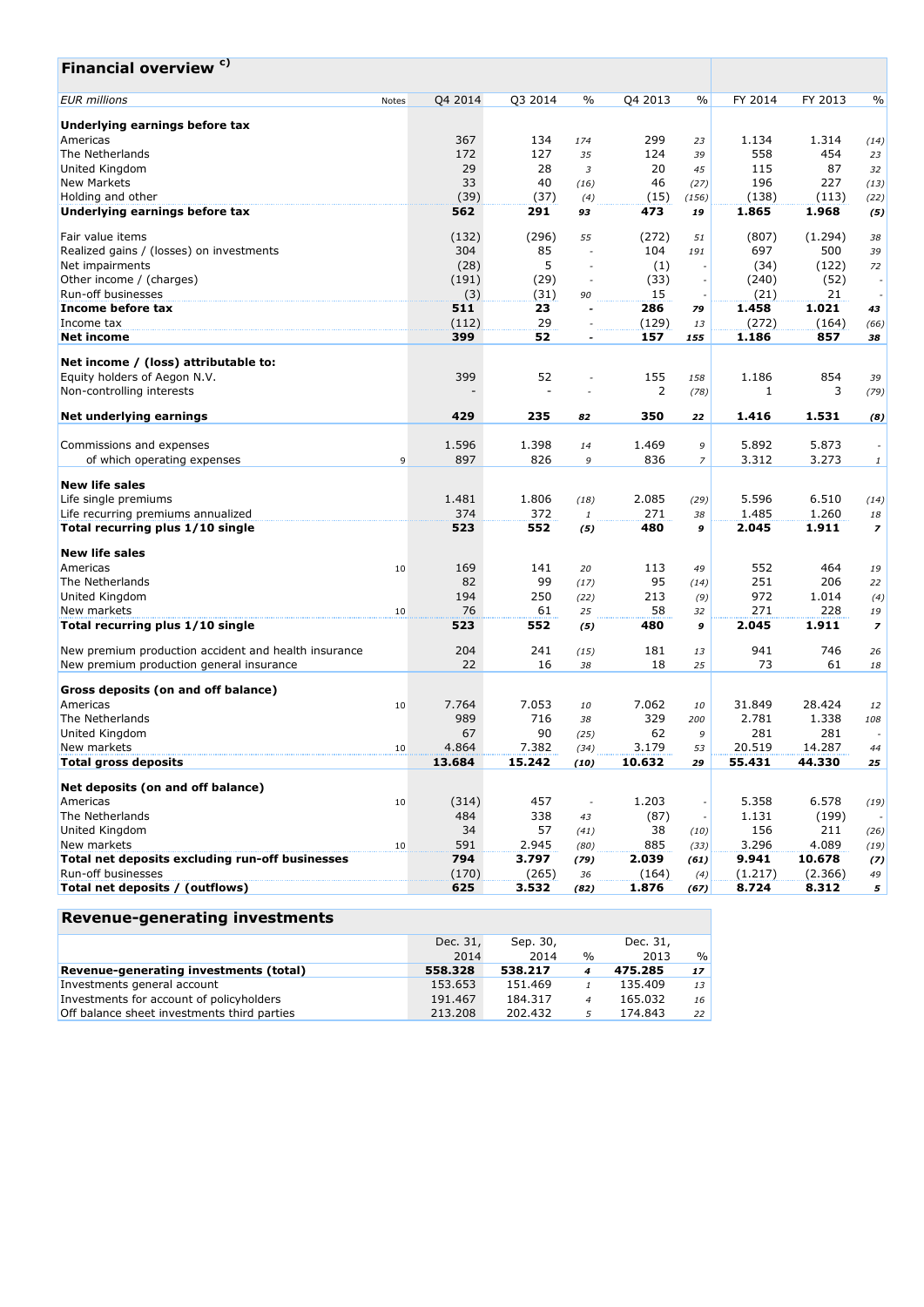# **Financial overview, Q4 2014 geographically c)**

|                                                       |          |             |         |         | Holding,     |       |
|-------------------------------------------------------|----------|-------------|---------|---------|--------------|-------|
|                                                       |          |             |         |         | other        |       |
|                                                       |          | The         | United  | New     | activities & |       |
| <b>EUR</b> millions                                   | Americas | Netherlands | Kingdom | Markets | eliminations | Total |
| Underlying earnings before tax by line of business    |          |             |         |         |              |       |
| Life                                                  | 114      | 102         | 25      | (4)     |              | 237   |
| Individual savings and retirement products            | 169      |             |         |         |              | 169   |
| Pensions                                              | 81       | 58          | 2       |         |              | 145   |
| Non-life                                              |          | 9           |         | 9       |              | 18    |
| Distribution                                          |          | 2           |         |         |              | 2     |
| Asset Management                                      |          |             |         | 26      |              | 26    |
| Other                                                 |          |             |         |         | (39)         | (39)  |
| Share in underlying earnings before tax of associates |          |             |         | (1)     |              |       |
| Underlying earnings before tax                        | 367      | 172         | 29      | 33      | (39)         | 562   |
| Fair value items                                      | (172)    | 61          |         | (14)    | (9)          | (132) |
| Realized gains / (losses) on investments              | 11       | 248         | 42      |         |              | 304   |
| Net impairments                                       | (19)     | (5)         |         | (4)     |              | (28)  |
| Other income / (charges)                              | (17)     | (99)        | (38)    | (37)    | (1)          | (191) |
| Run-off businesses                                    | (3)      |             |         |         |              | (3)   |
| Income before tax                                     | 167      | 377         | 34      | (18)    | (48)         | 511   |
| Income tax                                            | (17)     | (105)       |         | (6)     | 13           | (112) |
| <b>Net income</b>                                     | 150      | 272         | 35      | (23)    | (35)         | 399   |
| Net underlying earnings                               | 264      | 123         | 45      | 21      | (24)         | 429   |

### **Employee numbers**

|                                                                      | Dec. 31,<br>2014 | Dec. $31.$<br>2013 |
|----------------------------------------------------------------------|------------------|--------------------|
| <b>Employees</b>                                                     | 28.602           | 26.891             |
| of which agents                                                      | 5.713            | 4.753              |
| of which Aegon's share of employees in joint ventures and associates | 1.614            | 1.462              |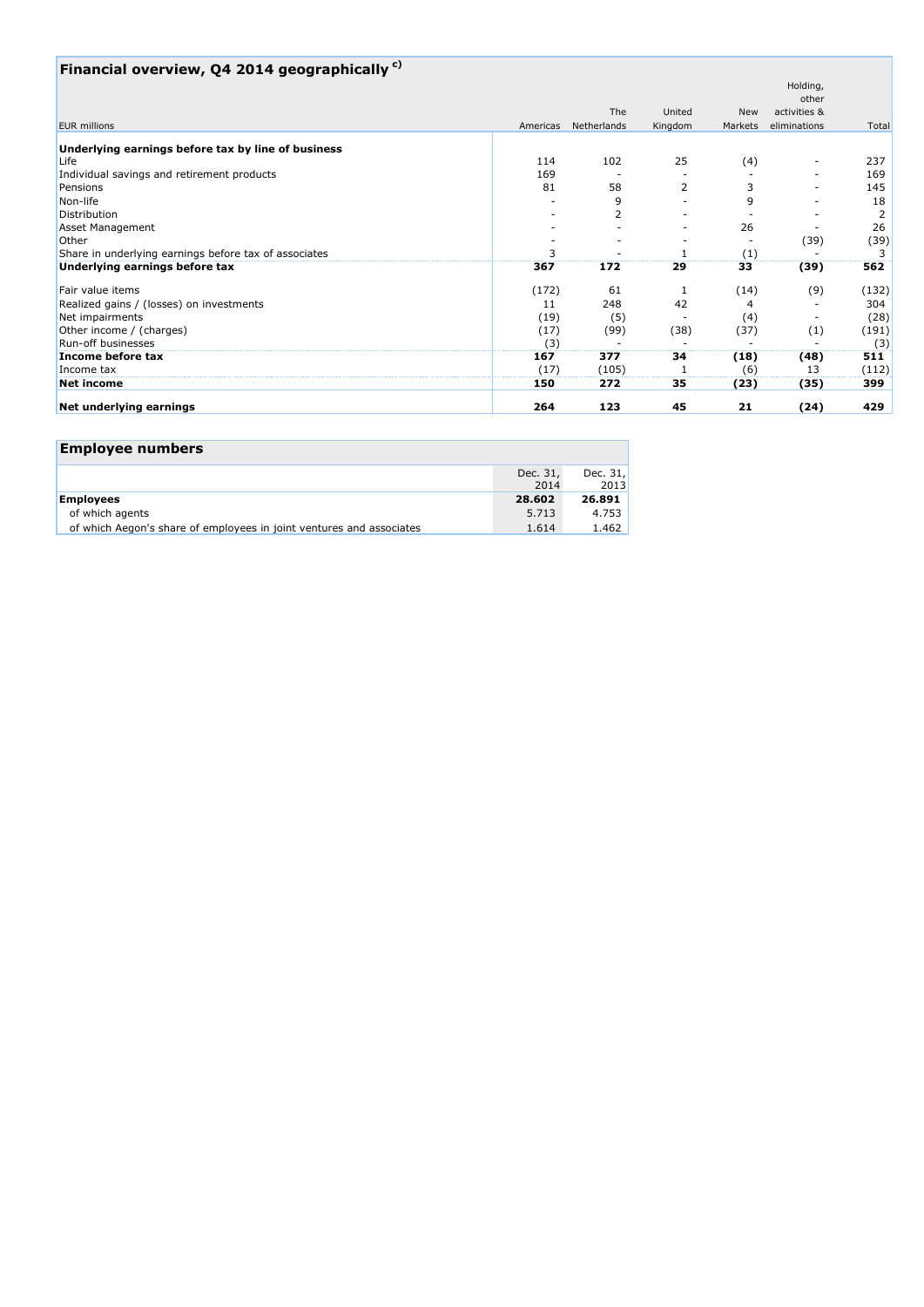| Americas <sup>c)</sup>                                                    |       |                |                |                              |                |                    |                  |                  |                          |
|---------------------------------------------------------------------------|-------|----------------|----------------|------------------------------|----------------|--------------------|------------------|------------------|--------------------------|
| <b>USD millions</b>                                                       | Notes | Q4 2014        | Q3 2014        | $\%$                         | Q4 2013        | $\frac{0}{0}$      | FY 2014          | FY 2013          | $\frac{0}{0}$            |
| Underlying earnings before tax by line of business                        |       |                |                |                              |                |                    |                  |                  |                          |
| Life and protection                                                       |       | 146            | (256)          | $\overline{a}$               | 150            | (3)                | 199              | 719              | (72)                     |
| <b>Fixed annuities</b>                                                    |       | 56             | 7              | i,                           | 53             | 6                  | 172              | 215              | (20)                     |
| Variable annuities                                                        |       | 145            | 298            | (51)                         | 99             | 46                 | 671              | 414              | 62                       |
| Retail mutual funds                                                       |       | 11             | 13             | (15)                         | 11             | (2)                | 47               | 33               | 43                       |
| Individual savings and retirement products                                |       | 211            | 318            | (34)                         | 163            | 30                 | 891              | 662              | 35                       |
| Employer solutions & pensions                                             |       | 103            | 97             | 6                            | 88             | 17                 | 381              | 350              | 9                        |
| Canada                                                                    |       | 5              | 12             | (59)                         | 3              | 89                 | 30               | 4                |                          |
| Latin America                                                             |       | $\overline{2}$ | 1              | 55                           | $\overline{4}$ | (54)               | 5                | 9                | (45)                     |
| Underlying earnings before tax                                            |       | 467            | 172            | 172                          | 408            | 14                 | 1.506            | 1.744            | (14)                     |
| Fair value items                                                          |       | (219)          | (213)          | (3)                          | (145)          | (51)               | (661)            | (1.300)          | 49                       |
| Realized gains / (losses) on investments                                  |       | 12             | 18             | (33)                         | 37             | (67)               | 113              | 145              | (22)                     |
| Net impairments                                                           |       | (26)           | 28             | $\overline{\phantom{a}}$     | 5              |                    | 27               | (58)             | $\overline{\phantom{a}}$ |
| Other income / (charges)                                                  |       | (22)           | (36)           | 40                           | (16)           | (35)               | (69)             | 95               |                          |
| Run- off businesses                                                       |       | (4)            | (43)           | 92                           | 20             |                    | (28)             | 28               |                          |
| Income before tax                                                         |       | 208            | (73)           |                              | 309            | (33)               | 889              | 655              | 36                       |
| Income tax                                                                |       | (20)           | 73             | ÷.                           | (128)          | 84                 | (105)            | (115)            | 9                        |
| Net income                                                                |       | 188            | (1)            | ÷,                           | 181            | 4                  | 784              | 540              | 45                       |
| Net underlying earnings                                                   |       | 336            | 139            | 142                          | 302            | 11                 | 1.082            | 1.280            | (15)                     |
| Commissions and expenses                                                  |       | 1.155          | 1.036          | $11\,$                       | 1.108          | $\overline{4}$     | 4.446            | 4.394            | $\it 1$                  |
| of which operating expenses                                               |       | 483            | 464            | $\overline{4}$               | 480            | $\it 1$            | 1.871            | 1.911            | (2)                      |
| <b>New life sales</b>                                                     | 10    |                |                |                              |                |                    |                  |                  |                          |
| Life single premiums                                                      |       | 114            | 85             | 34                           | 39             | 192                | 344              | 133              | 158                      |
| Life recurring premiums annualized                                        |       | 204            | 180            | 13                           | 151            | 35                 | 699              | 602              | 16                       |
| Total recurring plus 1/10 single                                          |       | 215            | 188            | 14                           | 154            | 39                 | 733              | 615              | 19                       |
| Life & protection                                                         |       | 181            | 156            | 16                           | 128            | 41                 | 615              | 505              | 22                       |
| Canada                                                                    |       | 21             | 19             | 14                           | 17             | 27                 | 75               | 68               | 9                        |
| Latin America                                                             |       | 12             | 13             | (4)                          | 9              | 33                 | 43               | 42               | $\sqrt{3}$               |
| Total recurring plus 1/10 single                                          |       | 215            | 188            | 14                           | 154            | 39                 | 733              | 615              | 19                       |
| New premium production accident and health insurance                      |       | 240            | 306            | (22)                         | 230            | $\overline{4}$     | 1.193            | 902              | 32                       |
|                                                                           |       |                |                |                              |                |                    |                  |                  |                          |
| Gross deposits (on and off balance) by line of business                   | 10    | $\overline{2}$ | 3              |                              | 3              |                    | 9                |                  |                          |
| Life & protection                                                         |       | 81             | 84             | (37)                         |                | (34)               | 323              | 11<br>552        | (20)                     |
| <b>Fixed annuities</b>                                                    |       |                |                | (4)                          | 104            | (22)               |                  |                  | (41)                     |
| Variable annuities                                                        |       | 2.819          | 2.903          | (3)                          | 2.299          | 23                 | 10.235           | 8.496            | 20                       |
| Retail mutual funds                                                       |       | 1.462          | 1.254          | 17                           | 940            | 56                 | 4.879            | 4.301            | 13                       |
| Individual savings & retirement products                                  |       | 4.362<br>5.279 | 4.241<br>5.028 | $\overline{\mathbf{3}}$<br>5 | 3.344          | 30                 | 15.437<br>26.736 | 13.349<br>24.222 | 16                       |
| Employer solutions & pensions<br>Canada                                   |       | 28             | 30             | (8)                          | 6.236<br>24    | (15)<br>14         | 121              | 125              | 10                       |
| Latin America                                                             |       | 5              | 4              | 40                           | 4              | 24                 | 18               | 18               | (3)<br>(2)               |
| Total gross deposits                                                      |       | 9.676          | 9.305          | 4                            | 9.610          | $\pmb{\mathit{1}}$ | 42.321           | 37.725           | 12                       |
| Net deposits (on and off balance) by line of business                     | 10    |                |                |                              |                |                    |                  |                  |                          |
| Life & protection                                                         |       | (11)           | (17)           | 37                           | (10)           |                    | (47)             | (40)             |                          |
| <b>Fixed annuities</b>                                                    |       |                | (552)          |                              |                | (5)                |                  | (2.375)          | (18)                     |
| Variable annuities                                                        |       | (535)<br>1.679 | 1.795          | $\overline{\mathbf{3}}$      | (657)<br>1.279 | 19<br>31           | (2.526)<br>5.804 | 4.644            | (6)<br>25                |
| Retail mutual funds                                                       |       | 187            | 239            | (6)                          | 64             |                    | 784              | 482              | 62                       |
|                                                                           |       | 1.331          | 1.482          | (22)<br>(10)                 | 686            | 192<br>94          | 4.062            | 2.751            | 48                       |
| Individual savings & retirement products<br>Employer solutions & pensions |       | (1.833)        | (863)          | (112)                        | 1.077          |                    | 3.380            | 6.376            | (47)                     |
| Canada                                                                    |       | (59)           | (61)           | $\overline{\mathbf{3}}$      | (100)          | 41                 | (284)            | (370)            | 23                       |
| Latin America                                                             |       | 3              |                |                              | 3              | (12)               | 9                | 12               | (24)                     |
| Total net deposits excluding run-off businesses                           |       | (568)          | 541            | Ĭ.                           | 1.656          |                    | 7.120            | 8.730            |                          |
| Run-off businesses                                                        |       | (197)          | (348)          | 43                           | (242)          | 18                 | (1.617)          | (3.140)          | (18)<br>49               |
| Total net deposits / (outflows)                                           |       | (766)          | 193            |                              | 1.415          |                    | 5.503            | 5.590            | (2)                      |
|                                                                           |       |                |                |                              |                |                    |                  |                  |                          |
| <b>Revenue-generating investments</b>                                     |       |                |                |                              |                |                    |                  |                  |                          |
|                                                                           |       | Dec. 31,       | Sep. 30,       |                              | Dec. 31,       |                    |                  |                  |                          |

|                                             | Dec. 31. | Sep. 30, |               | Dec. 31, |               |
|---------------------------------------------|----------|----------|---------------|----------|---------------|
|                                             | 2014     | 2014     | $\frac{0}{0}$ | 2013     | $\frac{0}{0}$ |
| Revenue-generating investments (total)      | 379.914  | 381.991  | (1)           | 363.262  | 5.            |
| Investments general account                 | 101.067  | 106.231  | (5)           | 104.425  | (3)           |
| Investments for account of policyholders    | 110.287  | 109.572  |               | 103.659  | 6             |
| Off balance sheet investments third parties | 168.561  | 166.188  |               | 155.179  | 9             |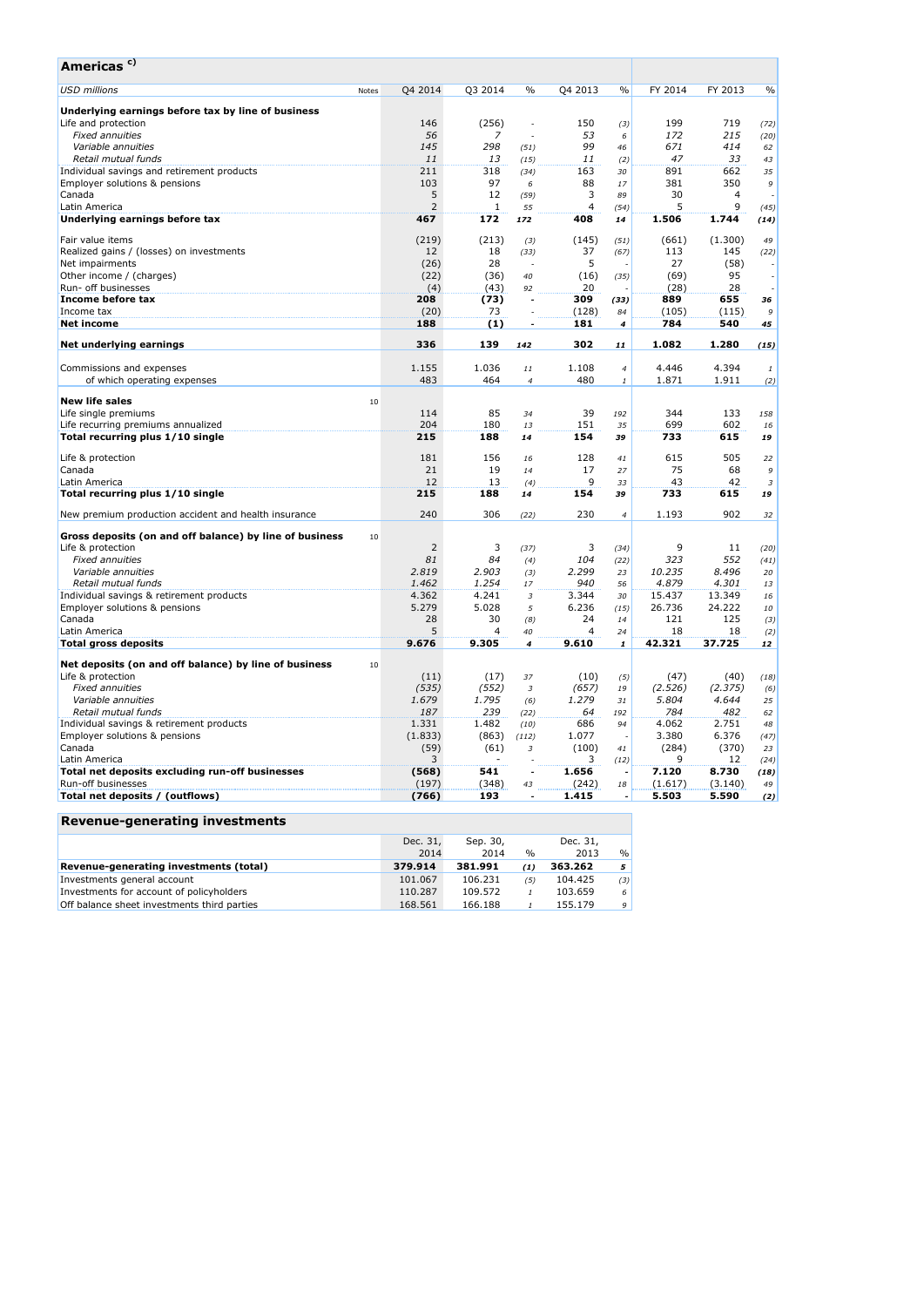| Q4 2013<br>FY 2014<br>FY 2013<br>Q4 2014<br>Q3 2014<br>$\%$<br>$\frac{0}{0}$<br>$\frac{0}{0}$<br>Notes<br>Underlying earnings before tax by line of business<br>59<br>102<br>82<br>336<br>247<br>Life and Savings<br>24<br>73<br>36<br>65<br>Pensions<br>58<br>40<br>194<br>206<br>47<br>(11)<br>(6)<br>Non-life<br>9<br>(6)<br>13<br>(20)<br>$\overline{\phantom{a}}$<br>$\sim$<br>$\overline{\phantom{a}}$<br>$\overline{2}$<br>5<br>15<br>Distribution<br>18<br>6<br>(19)<br>(59)<br>(64)<br>$\overline{2}$<br>$\mathbf{1}$<br>Share in underlying earnings before tax of associates<br>(58)<br>172<br>127<br>558<br>454<br>124<br>35<br>39<br>23<br>61<br>(101)<br>(145)<br>(207)<br>(217)<br>$\boldsymbol{4}$<br>248<br>52<br>66<br>431<br>342<br>26<br>(5)<br>3<br>(12)<br>(2)<br>(32)<br>(115)<br>64<br>(99)<br>(6)<br>(6)<br>(113)<br>(36)<br>$\overline{\phantom{a}}$<br>377<br>70<br>41<br>658<br>511<br>29<br>$\overline{a}$<br>(105)<br>(122)<br>(26)<br>(7)<br>(166)<br>(36)<br>272<br>44<br>34<br>491<br>389<br>26<br>$\overline{\phantom{a}}$<br>123<br>423<br>352<br>98<br>96<br>26<br>28<br>20<br>250<br>977<br>990<br>210<br>249<br>Commissions and expenses<br>(15)<br>(16)<br>(1)<br>152<br>190<br>726<br>of which operating expenses<br>195<br>732<br>(22)<br>(20)<br>(1)<br>658<br>984<br>810<br>2.218<br>1.737<br>(19)<br>(33)<br>28<br>16<br>29<br>$\mathbf{1}$<br>14<br>32<br>15<br>(9)<br>82<br>251<br>99<br>95<br>206<br>(17)<br>(14)<br>22<br>5<br>6<br>8<br>33<br>40<br>(8)<br>(35)<br>(19)<br>77<br>93<br>87<br>218<br>166<br>(18)<br>(12)<br>32<br>99<br>251<br>82<br>95<br>206<br>(17)<br>(14)<br>22<br>9<br>24<br>$\mathbf{1}$<br>1<br>1<br>$\overline{a}$<br>(61)<br>11<br>6<br>6<br>6<br>26<br>26<br>10<br>(1)<br>(1)<br>Gross deposits (on and off balance) by line of business<br>Life and Savings<br>968<br>698<br>329<br>2.708<br>1.338<br>39<br>194<br>102<br>21<br>18<br>73<br>14<br>989<br>716<br>329<br>2.781<br>1.338<br>38<br>200<br>108<br>Net deposits (on and off balance) by line of business<br>Life and Savings<br>463<br>1.058<br>319<br>(87)<br>(199)<br>45<br>21<br>18<br>73<br>Pensions<br>14<br>484<br>338<br>(87)<br>1.131<br>(199)<br>43<br>$\overline{\phantom{a}}$ | The Netherlands <sup>c)</sup>                        |  |  |  |  |  |
|--------------------------------------------------------------------------------------------------------------------------------------------------------------------------------------------------------------------------------------------------------------------------------------------------------------------------------------------------------------------------------------------------------------------------------------------------------------------------------------------------------------------------------------------------------------------------------------------------------------------------------------------------------------------------------------------------------------------------------------------------------------------------------------------------------------------------------------------------------------------------------------------------------------------------------------------------------------------------------------------------------------------------------------------------------------------------------------------------------------------------------------------------------------------------------------------------------------------------------------------------------------------------------------------------------------------------------------------------------------------------------------------------------------------------------------------------------------------------------------------------------------------------------------------------------------------------------------------------------------------------------------------------------------------------------------------------------------------------------------------------------------------------------------------------------------------------------------------------------------------------------------------------------------------------------------------------------------------------------------------------------------------------------------------------------------------------------------------------------------------------------------------------------------------------------------------------------------------------------|------------------------------------------------------|--|--|--|--|--|
|                                                                                                                                                                                                                                                                                                                                                                                                                                                                                                                                                                                                                                                                                                                                                                                                                                                                                                                                                                                                                                                                                                                                                                                                                                                                                                                                                                                                                                                                                                                                                                                                                                                                                                                                                                                                                                                                                                                                                                                                                                                                                                                                                                                                                                | <b>EUR</b> millions                                  |  |  |  |  |  |
|                                                                                                                                                                                                                                                                                                                                                                                                                                                                                                                                                                                                                                                                                                                                                                                                                                                                                                                                                                                                                                                                                                                                                                                                                                                                                                                                                                                                                                                                                                                                                                                                                                                                                                                                                                                                                                                                                                                                                                                                                                                                                                                                                                                                                                |                                                      |  |  |  |  |  |
|                                                                                                                                                                                                                                                                                                                                                                                                                                                                                                                                                                                                                                                                                                                                                                                                                                                                                                                                                                                                                                                                                                                                                                                                                                                                                                                                                                                                                                                                                                                                                                                                                                                                                                                                                                                                                                                                                                                                                                                                                                                                                                                                                                                                                                |                                                      |  |  |  |  |  |
|                                                                                                                                                                                                                                                                                                                                                                                                                                                                                                                                                                                                                                                                                                                                                                                                                                                                                                                                                                                                                                                                                                                                                                                                                                                                                                                                                                                                                                                                                                                                                                                                                                                                                                                                                                                                                                                                                                                                                                                                                                                                                                                                                                                                                                |                                                      |  |  |  |  |  |
|                                                                                                                                                                                                                                                                                                                                                                                                                                                                                                                                                                                                                                                                                                                                                                                                                                                                                                                                                                                                                                                                                                                                                                                                                                                                                                                                                                                                                                                                                                                                                                                                                                                                                                                                                                                                                                                                                                                                                                                                                                                                                                                                                                                                                                |                                                      |  |  |  |  |  |
|                                                                                                                                                                                                                                                                                                                                                                                                                                                                                                                                                                                                                                                                                                                                                                                                                                                                                                                                                                                                                                                                                                                                                                                                                                                                                                                                                                                                                                                                                                                                                                                                                                                                                                                                                                                                                                                                                                                                                                                                                                                                                                                                                                                                                                |                                                      |  |  |  |  |  |
|                                                                                                                                                                                                                                                                                                                                                                                                                                                                                                                                                                                                                                                                                                                                                                                                                                                                                                                                                                                                                                                                                                                                                                                                                                                                                                                                                                                                                                                                                                                                                                                                                                                                                                                                                                                                                                                                                                                                                                                                                                                                                                                                                                                                                                |                                                      |  |  |  |  |  |
|                                                                                                                                                                                                                                                                                                                                                                                                                                                                                                                                                                                                                                                                                                                                                                                                                                                                                                                                                                                                                                                                                                                                                                                                                                                                                                                                                                                                                                                                                                                                                                                                                                                                                                                                                                                                                                                                                                                                                                                                                                                                                                                                                                                                                                | Underlying earnings before tax                       |  |  |  |  |  |
|                                                                                                                                                                                                                                                                                                                                                                                                                                                                                                                                                                                                                                                                                                                                                                                                                                                                                                                                                                                                                                                                                                                                                                                                                                                                                                                                                                                                                                                                                                                                                                                                                                                                                                                                                                                                                                                                                                                                                                                                                                                                                                                                                                                                                                | Fair value items                                     |  |  |  |  |  |
|                                                                                                                                                                                                                                                                                                                                                                                                                                                                                                                                                                                                                                                                                                                                                                                                                                                                                                                                                                                                                                                                                                                                                                                                                                                                                                                                                                                                                                                                                                                                                                                                                                                                                                                                                                                                                                                                                                                                                                                                                                                                                                                                                                                                                                | Realized gains / (losses) on investments             |  |  |  |  |  |
|                                                                                                                                                                                                                                                                                                                                                                                                                                                                                                                                                                                                                                                                                                                                                                                                                                                                                                                                                                                                                                                                                                                                                                                                                                                                                                                                                                                                                                                                                                                                                                                                                                                                                                                                                                                                                                                                                                                                                                                                                                                                                                                                                                                                                                | Net impairments                                      |  |  |  |  |  |
|                                                                                                                                                                                                                                                                                                                                                                                                                                                                                                                                                                                                                                                                                                                                                                                                                                                                                                                                                                                                                                                                                                                                                                                                                                                                                                                                                                                                                                                                                                                                                                                                                                                                                                                                                                                                                                                                                                                                                                                                                                                                                                                                                                                                                                | Other income / (charges)                             |  |  |  |  |  |
|                                                                                                                                                                                                                                                                                                                                                                                                                                                                                                                                                                                                                                                                                                                                                                                                                                                                                                                                                                                                                                                                                                                                                                                                                                                                                                                                                                                                                                                                                                                                                                                                                                                                                                                                                                                                                                                                                                                                                                                                                                                                                                                                                                                                                                | Income before tax                                    |  |  |  |  |  |
|                                                                                                                                                                                                                                                                                                                                                                                                                                                                                                                                                                                                                                                                                                                                                                                                                                                                                                                                                                                                                                                                                                                                                                                                                                                                                                                                                                                                                                                                                                                                                                                                                                                                                                                                                                                                                                                                                                                                                                                                                                                                                                                                                                                                                                | Income tax                                           |  |  |  |  |  |
|                                                                                                                                                                                                                                                                                                                                                                                                                                                                                                                                                                                                                                                                                                                                                                                                                                                                                                                                                                                                                                                                                                                                                                                                                                                                                                                                                                                                                                                                                                                                                                                                                                                                                                                                                                                                                                                                                                                                                                                                                                                                                                                                                                                                                                | <b>Net income</b>                                    |  |  |  |  |  |
|                                                                                                                                                                                                                                                                                                                                                                                                                                                                                                                                                                                                                                                                                                                                                                                                                                                                                                                                                                                                                                                                                                                                                                                                                                                                                                                                                                                                                                                                                                                                                                                                                                                                                                                                                                                                                                                                                                                                                                                                                                                                                                                                                                                                                                | Net underlying earnings                              |  |  |  |  |  |
|                                                                                                                                                                                                                                                                                                                                                                                                                                                                                                                                                                                                                                                                                                                                                                                                                                                                                                                                                                                                                                                                                                                                                                                                                                                                                                                                                                                                                                                                                                                                                                                                                                                                                                                                                                                                                                                                                                                                                                                                                                                                                                                                                                                                                                |                                                      |  |  |  |  |  |
|                                                                                                                                                                                                                                                                                                                                                                                                                                                                                                                                                                                                                                                                                                                                                                                                                                                                                                                                                                                                                                                                                                                                                                                                                                                                                                                                                                                                                                                                                                                                                                                                                                                                                                                                                                                                                                                                                                                                                                                                                                                                                                                                                                                                                                |                                                      |  |  |  |  |  |
|                                                                                                                                                                                                                                                                                                                                                                                                                                                                                                                                                                                                                                                                                                                                                                                                                                                                                                                                                                                                                                                                                                                                                                                                                                                                                                                                                                                                                                                                                                                                                                                                                                                                                                                                                                                                                                                                                                                                                                                                                                                                                                                                                                                                                                | <b>New life sales</b>                                |  |  |  |  |  |
|                                                                                                                                                                                                                                                                                                                                                                                                                                                                                                                                                                                                                                                                                                                                                                                                                                                                                                                                                                                                                                                                                                                                                                                                                                                                                                                                                                                                                                                                                                                                                                                                                                                                                                                                                                                                                                                                                                                                                                                                                                                                                                                                                                                                                                | Life single premiums                                 |  |  |  |  |  |
|                                                                                                                                                                                                                                                                                                                                                                                                                                                                                                                                                                                                                                                                                                                                                                                                                                                                                                                                                                                                                                                                                                                                                                                                                                                                                                                                                                                                                                                                                                                                                                                                                                                                                                                                                                                                                                                                                                                                                                                                                                                                                                                                                                                                                                | Life recurring premiums annualized                   |  |  |  |  |  |
|                                                                                                                                                                                                                                                                                                                                                                                                                                                                                                                                                                                                                                                                                                                                                                                                                                                                                                                                                                                                                                                                                                                                                                                                                                                                                                                                                                                                                                                                                                                                                                                                                                                                                                                                                                                                                                                                                                                                                                                                                                                                                                                                                                                                                                | Total recurring plus 1/10 single                     |  |  |  |  |  |
|                                                                                                                                                                                                                                                                                                                                                                                                                                                                                                                                                                                                                                                                                                                                                                                                                                                                                                                                                                                                                                                                                                                                                                                                                                                                                                                                                                                                                                                                                                                                                                                                                                                                                                                                                                                                                                                                                                                                                                                                                                                                                                                                                                                                                                | Life and Savings                                     |  |  |  |  |  |
|                                                                                                                                                                                                                                                                                                                                                                                                                                                                                                                                                                                                                                                                                                                                                                                                                                                                                                                                                                                                                                                                                                                                                                                                                                                                                                                                                                                                                                                                                                                                                                                                                                                                                                                                                                                                                                                                                                                                                                                                                                                                                                                                                                                                                                | Pensions                                             |  |  |  |  |  |
|                                                                                                                                                                                                                                                                                                                                                                                                                                                                                                                                                                                                                                                                                                                                                                                                                                                                                                                                                                                                                                                                                                                                                                                                                                                                                                                                                                                                                                                                                                                                                                                                                                                                                                                                                                                                                                                                                                                                                                                                                                                                                                                                                                                                                                | Total recurring plus 1/10 single                     |  |  |  |  |  |
|                                                                                                                                                                                                                                                                                                                                                                                                                                                                                                                                                                                                                                                                                                                                                                                                                                                                                                                                                                                                                                                                                                                                                                                                                                                                                                                                                                                                                                                                                                                                                                                                                                                                                                                                                                                                                                                                                                                                                                                                                                                                                                                                                                                                                                | New premium production accident and health insurance |  |  |  |  |  |
|                                                                                                                                                                                                                                                                                                                                                                                                                                                                                                                                                                                                                                                                                                                                                                                                                                                                                                                                                                                                                                                                                                                                                                                                                                                                                                                                                                                                                                                                                                                                                                                                                                                                                                                                                                                                                                                                                                                                                                                                                                                                                                                                                                                                                                | New premium production general insurance             |  |  |  |  |  |
|                                                                                                                                                                                                                                                                                                                                                                                                                                                                                                                                                                                                                                                                                                                                                                                                                                                                                                                                                                                                                                                                                                                                                                                                                                                                                                                                                                                                                                                                                                                                                                                                                                                                                                                                                                                                                                                                                                                                                                                                                                                                                                                                                                                                                                |                                                      |  |  |  |  |  |
|                                                                                                                                                                                                                                                                                                                                                                                                                                                                                                                                                                                                                                                                                                                                                                                                                                                                                                                                                                                                                                                                                                                                                                                                                                                                                                                                                                                                                                                                                                                                                                                                                                                                                                                                                                                                                                                                                                                                                                                                                                                                                                                                                                                                                                |                                                      |  |  |  |  |  |
|                                                                                                                                                                                                                                                                                                                                                                                                                                                                                                                                                                                                                                                                                                                                                                                                                                                                                                                                                                                                                                                                                                                                                                                                                                                                                                                                                                                                                                                                                                                                                                                                                                                                                                                                                                                                                                                                                                                                                                                                                                                                                                                                                                                                                                | Pensions                                             |  |  |  |  |  |
|                                                                                                                                                                                                                                                                                                                                                                                                                                                                                                                                                                                                                                                                                                                                                                                                                                                                                                                                                                                                                                                                                                                                                                                                                                                                                                                                                                                                                                                                                                                                                                                                                                                                                                                                                                                                                                                                                                                                                                                                                                                                                                                                                                                                                                | <b>Total gross deposits</b>                          |  |  |  |  |  |
|                                                                                                                                                                                                                                                                                                                                                                                                                                                                                                                                                                                                                                                                                                                                                                                                                                                                                                                                                                                                                                                                                                                                                                                                                                                                                                                                                                                                                                                                                                                                                                                                                                                                                                                                                                                                                                                                                                                                                                                                                                                                                                                                                                                                                                |                                                      |  |  |  |  |  |
|                                                                                                                                                                                                                                                                                                                                                                                                                                                                                                                                                                                                                                                                                                                                                                                                                                                                                                                                                                                                                                                                                                                                                                                                                                                                                                                                                                                                                                                                                                                                                                                                                                                                                                                                                                                                                                                                                                                                                                                                                                                                                                                                                                                                                                |                                                      |  |  |  |  |  |
|                                                                                                                                                                                                                                                                                                                                                                                                                                                                                                                                                                                                                                                                                                                                                                                                                                                                                                                                                                                                                                                                                                                                                                                                                                                                                                                                                                                                                                                                                                                                                                                                                                                                                                                                                                                                                                                                                                                                                                                                                                                                                                                                                                                                                                |                                                      |  |  |  |  |  |
|                                                                                                                                                                                                                                                                                                                                                                                                                                                                                                                                                                                                                                                                                                                                                                                                                                                                                                                                                                                                                                                                                                                                                                                                                                                                                                                                                                                                                                                                                                                                                                                                                                                                                                                                                                                                                                                                                                                                                                                                                                                                                                                                                                                                                                | Total net deposits / (outflows)                      |  |  |  |  |  |

# **Revenue-generating investments**

| Dec. 31, | Sep. 30, |               | Dec. 31, |               |
|----------|----------|---------------|----------|---------------|
| 2014     | 2014     | $\frac{0}{0}$ | 2013     | $\frac{0}{0}$ |
| 81.974   | 79.305   |               | 71.993   | 14            |
| 51.898   | 50.190   |               | 45.354   | 14            |
| 29.209   | 28.188   | 4             | 25.646   | 14            |
| 868      | 927      | (6)           | 994      | (13)          |
|          |          |               |          |               |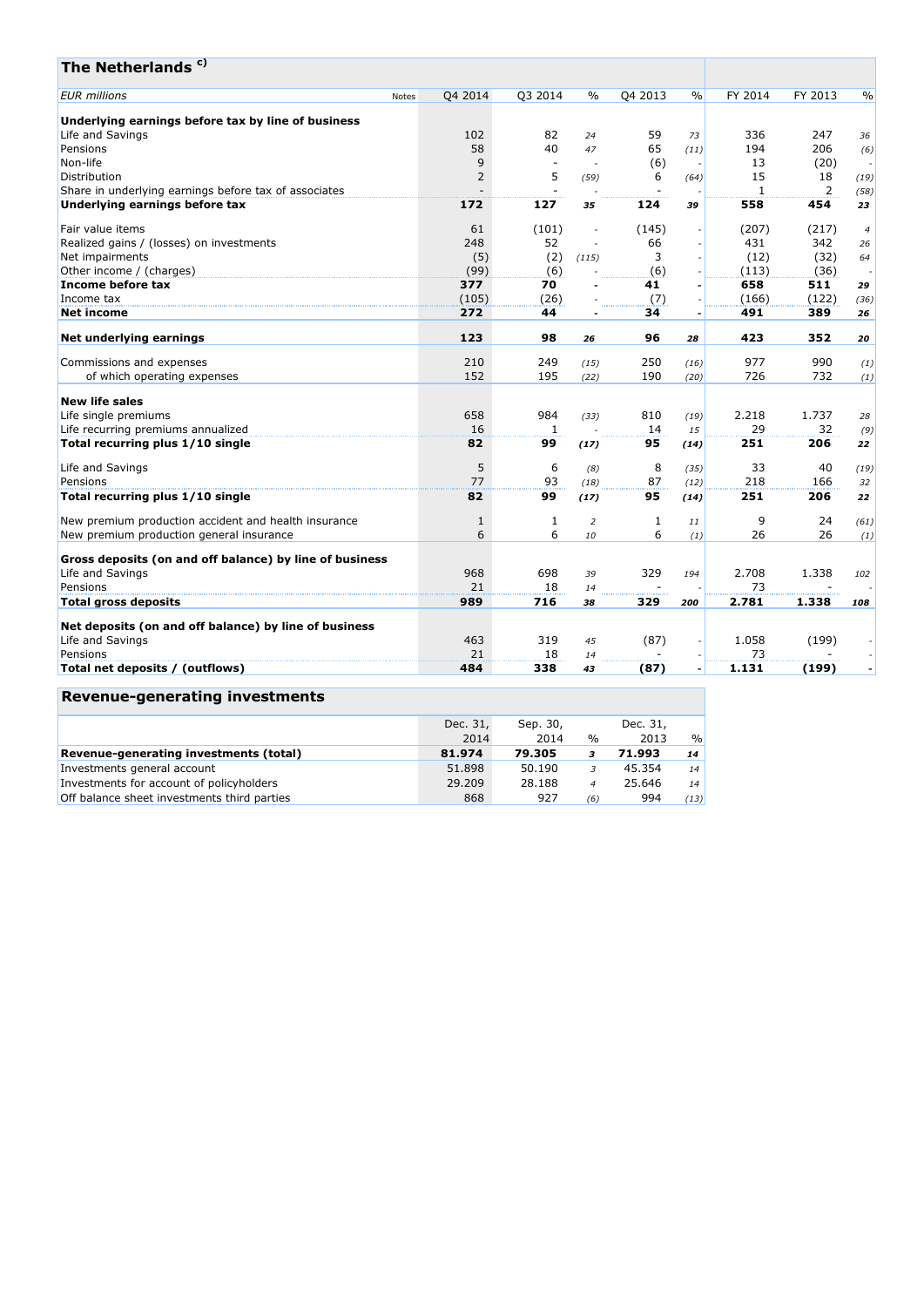| United Kingdom <sup>c)</sup>                                 |                          |                |                         |         |                          |                          |         |                          |
|--------------------------------------------------------------|--------------------------|----------------|-------------------------|---------|--------------------------|--------------------------|---------|--------------------------|
| <b>GBP</b> millions<br>Notes                                 | Q4 2014                  | Q3 2014        | $\%$                    | Q4 2013 | $\frac{0}{0}$            | FY 2014                  | FY 2013 | $\%$                     |
| Underlying earnings before tax by line of business           |                          |                |                         |         |                          |                          |         |                          |
| Life                                                         | 20                       | 18             | 15                      | 27      | (25)                     | 77                       | 85      | (9)                      |
| Pensions                                                     | $\overline{2}$           | $\overline{4}$ | (47)                    | (10)    |                          | 16                       | (9)     | $\sim$                   |
| Distribution                                                 |                          |                |                         |         |                          |                          | (2)     | $\sim$                   |
| Underlying earnings before tax                               | 22                       | 22             | $\overline{\mathbf{z}}$ | 16      | 37                       | 92                       | 74      | 25                       |
| Fair value items                                             | $\mathbf{1}$             |                |                         | (5)     |                          | (12)                     | (14)    | 13                       |
| Realized gains / (losses) on investments                     | 33                       | $\overline{7}$ | ×.                      | 8       |                          | 132                      | 41      | $\sim$                   |
| Net impairments                                              | $\overline{\phantom{a}}$ |                |                         | (2)     |                          | $\overline{\phantom{a}}$ | (26)    | 99                       |
| Other income / (charges)<br>5                                | (30)                     | (8)            | $\sim$                  | 2       |                          | (40)                     | (38)    | (4)                      |
| Income before tax                                            | 26                       | 21             | 26                      | 20      | 28                       | 173                      | 37      | $\overline{\phantom{a}}$ |
| Income tax attributable to policyholder return               | (13)                     | (5)            | (137)                   | (15)    | 15                       | (34)                     | (27)    | (24)                     |
| Income before income tax on shareholders return              | 13                       | 15             | (14)                    | 5       | 164                      | 139                      | 9       |                          |
| Income tax on shareholders return                            | 14                       | $\overline{4}$ |                         | (4)     |                          | 5                        | 56      | (92)                     |
| <b>Net income</b>                                            | 27                       | 20             | 39                      | 1       | $\overline{\phantom{a}}$ | 143                      | 65      | 121                      |
| Net underlying earnings                                      | 36                       | 25             | 42                      | 10      | $\overline{\phantom{a}}$ | 108                      | 118     | (8)                      |
| Commissions and expenses                                     | 185                      | 148            | 25                      | 156     | 18                       | 620                      | 640     | (3)                      |
| of which operating expenses                                  | 117                      | 83             | 41                      | 84      | 38                       | 354                      | 328     | 8                        |
| <b>New life sales</b><br>6                                   |                          |                |                         |         |                          |                          |         |                          |
| Life single premiums                                         | 323                      | 387            | (17)                    | 917     | (65)                     | 1.617                    | 3.446   | (53)                     |
| Life recurring premiums annualized                           | 120                      | 160            | (25)                    | 87      | 38                       | 622                      | 516     | 21                       |
| Total recurring plus 1/10 single                             | 152                      | 199            | (23)                    | 179     | (15)                     | 783                      | 860     | (9)                      |
| Life                                                         | 12                       | 13             | (6)                     | 13      | (4)                      | 53                       | 58      | (9)                      |
| Pensions                                                     | 140                      | 185            | (25)                    | 166     | (16)                     | 731                      | 802     | (9)                      |
| Total recurring plus 1/10 single                             | 152                      | 199            | (23)                    | 179     | (15)                     | 783                      | 860     | (9)                      |
| New premium production accident and health insurance         | (1)                      |                |                         |         |                          |                          |         |                          |
| New premium production general insurance                     | $\mathbf{1}$             |                |                         |         |                          | $\mathbf{1}$             |         |                          |
| Gross deposits (on and off balance) by line of business      |                          |                |                         |         |                          |                          |         |                          |
| Variable annuities                                           |                          |                |                         | 1       |                          |                          | 3       |                          |
| Savings                                                      | 53                       | 72             | (26)                    | 51      | 3                        | 227                      | 236     | (4)                      |
| <b>Total gross deposits</b>                                  | 53                       | 72             | (26)                    | 52      | $\overline{2}$           | 227                      | 239     | (5)                      |
| Net deposits (on and off balance) by line of business        |                          |                |                         |         |                          |                          |         |                          |
| Variable annuities                                           | (17)                     | (16)           | (7)                     | (15)    | (18)                     | (71)                     | (43)    | (66)                     |
| Savings                                                      | 44                       | 62             | (29)                    | 46      | (5)                      | 197                      | 222     | (11)                     |
| Total net deposits / (outflows)                              | 26                       | 46             | (42)                    | 31      | (16)                     | 126                      | 179     | (30)                     |
| Platform assets under administration (balance end of period) | 2.746                    | 2.350          | 17                      | 1.279   | 115                      | 2.746                    | 1.279   | 115                      |
| <b>Revenue-generating investments</b>                        |                          |                |                         |         |                          |                          |         |                          |

|                                             | Dec. 31, | Sep. 30, |               | Dec. 31, |                |
|---------------------------------------------|----------|----------|---------------|----------|----------------|
|                                             | 2014     | 2014     | $\frac{0}{0}$ | 2013     | $\frac{0}{0}$  |
| Revenue-generating investments (total)      | 60.479   | 58.912   |               | 57.277   | 6              |
| Investments general account                 | 10.249   | 9.872    |               | 8.938    | 15             |
| Investments for account of policyholders    | 49.788   | 48.650   |               | 48.101   | $\overline{4}$ |
| Off balance sheet investments third parties | 443      | 391      | 13            | 239      | 85             |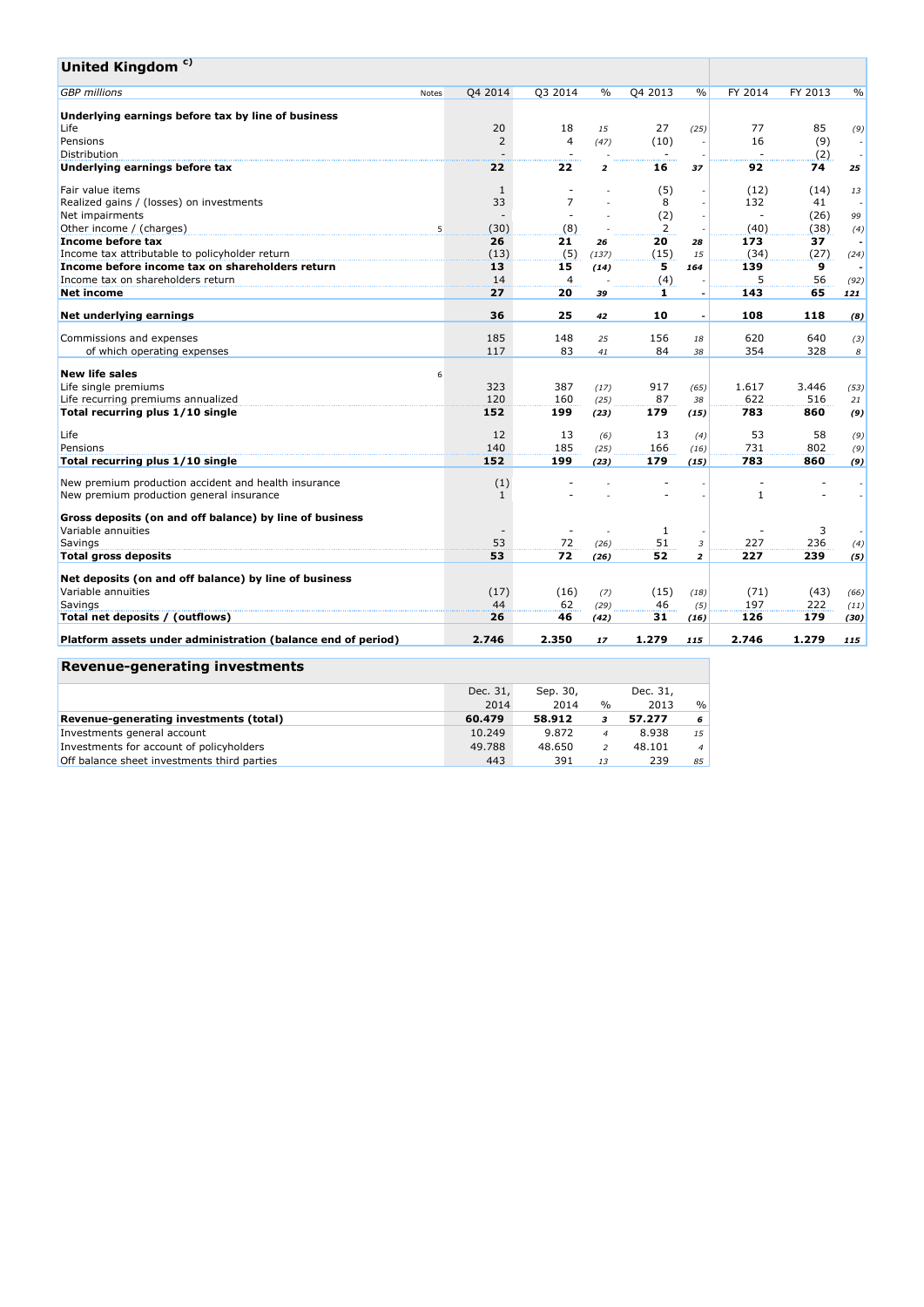| New Markets <sup>c)</sup>                                   |       |                |              |                          |                |                          |         |                |                          |
|-------------------------------------------------------------|-------|----------------|--------------|--------------------------|----------------|--------------------------|---------|----------------|--------------------------|
| <b>EUR</b> millions                                         | Notes | Q4 2014        | Q3 2014      | $\%$                     | Q4 2013        | $\%$                     | FY 2014 | FY 2013        | $\%$                     |
| Underlying earnings before tax                              |       |                |              |                          |                |                          |         |                |                          |
| Central Eastern Europe                                      |       | $\overline{7}$ | 16           | (59)                     | 14             | (53)                     | 60      | 57             | 5                        |
| Asia                                                        |       | (4)            | (19)         | 76                       | (1)            | (199)                    | (17)    | 34             | ÷.                       |
| Spain & France                                              |       | 2              | 7            | (77)                     | 7              | (77)                     | 28      | 33             | (16)                     |
| Variable Annuities Europe                                   |       | 3              | 3            | 36                       | 3              | 13                       | 10      | $\overline{7}$ | 52                       |
| Aegon Asset Management                                      |       | 26             | 33           | (21)                     | 23             | 14                       | 115     | 95             | 21                       |
| Underlying earnings before tax                              |       | 33             | 40           | (16)                     | 46             | (27)                     | 196     | 227            | (13)                     |
| Fair value items                                            |       | (14)           | $\sim$       |                          | $\overline{2}$ |                          | (6)     | (21)           | 70                       |
| Realized gains / (losses) on investments                    |       | $\overline{4}$ | 8            | (53)                     | 1              |                          | 16      |                |                          |
| Net impairments                                             |       | (4)            | (14)         | 70                       | (6)            | 30                       | (43)    | (16)           | (166)                    |
| Other income / (charges)                                    |       | (37)           | 14           |                          | (11)           |                          | (24)    | (33)           | 26                       |
| Income before tax                                           |       | (18)           | 48           |                          | 32             | ٠                        | 139     | 158            | (12)                     |
| Income tax                                                  |       | (6)            | (12)         | 55                       | (10)           | 44                       | (50)    | (31)           | (61)                     |
| <b>Net income</b>                                           |       | (23)           | 35           |                          | 22             | $\overline{\phantom{a}}$ | 89      | 127            | (29)                     |
| Net income / (loss) attributable to:                        |       |                |              |                          |                |                          |         |                |                          |
| Equity holders of Aegon N.V.                                |       | (24)           | 35           |                          | 20             |                          | 89      | 124            | (28)                     |
| Non-controlling interests                                   |       |                |              |                          | 2              | (78)                     | 1       | 3              | (79)                     |
| Net underlying earnings                                     |       | 21             | 25           | (18)                     | 32             | (36)                     | 135     | 153            | (12)                     |
| Commissions and expenses                                    |       | 285            | 226          | 27                       | 259            | 10                       | 984     | 999            | (1)                      |
| of which operating expenses                                 |       | 198            | 166          | 20                       | 176            | 13                       | 684     | 656            | $\overline{4}$           |
|                                                             |       |                |              |                          |                |                          |         |                |                          |
| <b>New life sales</b>                                       | 10    |                |              |                          |                |                          |         |                |                          |
| Life single premiums                                        |       | 322            | 269          | 19                       | 155            | 107                      | 1.113   | 611            | 82                       |
| Life recurring premiums annualized                          |       | 44             | 34           | 29                       | 42             | 5                        | 159     | 167            | (5)                      |
| Total recurring plus 1/10 single                            |       | 76             | 61           | 25                       | 58             | 32                       | 271     | 228            | 19                       |
| Life                                                        |       | 75             | 60           | 25                       | 57             | 32                       | 265     | 224            | 18                       |
| Associates                                                  |       | 2              | $\mathbf{1}$ | 24                       | 1              | 51                       | 6       | 4              | 35                       |
| Total recurring plus 1/10 single                            |       | 76             | 61           | 25                       | 58             | 32                       | 271     | 228            | 19                       |
| Central Eastern Europe                                      |       | 34             | 25           | 37                       | 29             | 19                       | 107     | 108            | $\overline{\phantom{a}}$ |
| Asia                                                        |       | 30             | 27           | 9                        | 15             | 93                       | 114     | 67             | 71                       |
| Spain & France                                              |       | 13             | 9            | 39                       | 14             | (6)                      | 49      | 54             | (8)                      |
| Total recurring plus 1/10 single                            |       | 76             | 61           | 25                       | 58             | 32                       | 271     | 228            | 19                       |
| New premium production accident and health insurance        |       | $\overline{9}$ | 8            | 5                        | 10             | (15)                     | 34      | 43             | (21)                     |
| New premium production general insurance                    |       | 15             | 10           | 43                       | 11             | 31                       | 45      | 35             | 30                       |
| Gross deposits (on and off balance)                         |       |                |              |                          |                |                          |         |                |                          |
| Central Eastern Europe                                      | 10    | 55             | 46           | 18                       | 59             |                          | 215     | 248            |                          |
| Asia                                                        |       | 153            | 120          | 27                       | 164            | (8)<br>(6)               | 526     | 587            | (13)<br>(10)             |
| Spain & France                                              |       | 45             | 8            |                          | 1              | $\overline{\phantom{a}}$ | 55      | 9              | ٠                        |
| Variable Annuities Europe                                   |       | 87             | 125          | (31)                     | 89             | (3)                      | 383     | 424            | (10)                     |
| Aegon Asset Management                                      |       | 4.525          | 7.083        | (36)                     | 2.866          | 58                       | 19.340  | 13.018         | 49                       |
| <b>Total gross deposits</b>                                 |       | 4.864          | 7.382        | (34)                     | 3.179          | 53                       | 20.519  | 14.287         | 44                       |
|                                                             |       |                |              |                          |                |                          |         |                |                          |
| Net deposits (on and off balance)<br>Central Eastern Europe | 10    | $\overline{2}$ | 24           |                          | 46             |                          | (1.428) | 109            |                          |
| Asia                                                        |       | 137            | 113          | (92)<br>21               | 156            | (96)<br>(12)             | 491     | 541            | (9)                      |
| Spain & France                                              |       | 35             | ٠            |                          | (1)            |                          | 33      | (8)            |                          |
| Variable Annuities Europe                                   |       | (15)           | 30           | $\overline{\phantom{a}}$ | (17)           | $12\,$                   | (15)    | (32)           | 53                       |
| Aegon Asset Management                                      |       | 431            | 2.778        | (84)                     | 700            | (38)                     | 4.215   | 3.479          | 21                       |
| Total net deposits / (outflows)                             |       | 591            | 2.945        | (80)                     | 885            | (33)                     | 3.296   | 4.089          | (19)                     |
|                                                             |       |                |              |                          |                |                          |         |                |                          |
| Revenue-generating investments                              |       |                |              |                          |                |                          |         |                |                          |

|                                             | Dec. 31, | Sep. 30, |                          | Dec. 31, |               |
|---------------------------------------------|----------|----------|--------------------------|----------|---------------|
|                                             | 2014     | 2014     | $\%$                     | 2013     | $\frac{0}{6}$ |
| Revenue-generating investments (total)      | 84.251   | 80.749   |                          | 70.705   | 19            |
| Investments general account                 | 4.806    | 4.327    | 11                       | 3.396    | 42            |
| Investments for account of policyholders    | 6.971    | 6.969    | $\overline{\phantom{a}}$ | 6.357    | 10            |
| Off balance sheet investments third parties | 72.474   | 69.453   | $\boldsymbol{d}$         | 60.951   | 19            |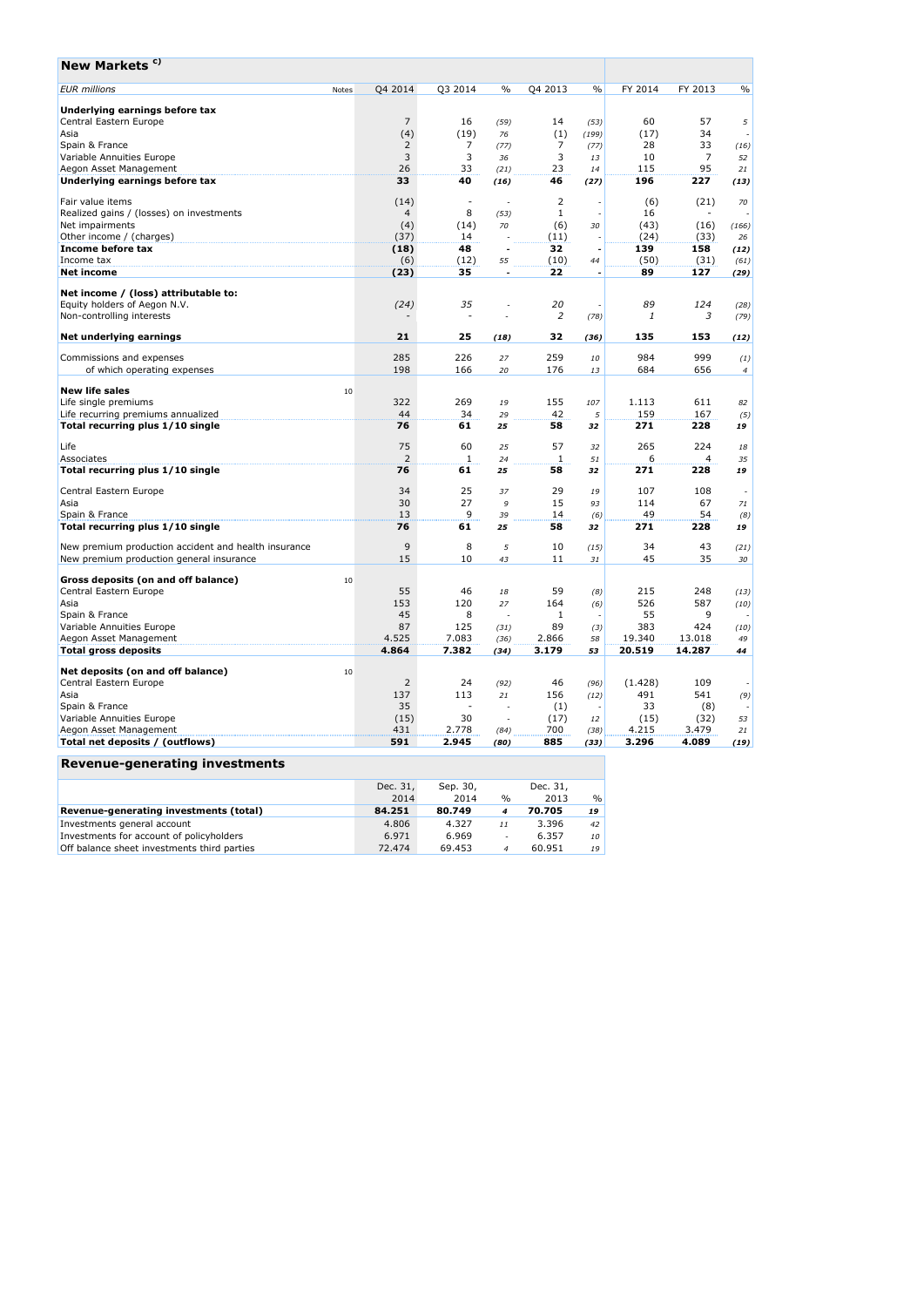| Market consistent value of new business |         |              |               |         |               |         |         |               |
|-----------------------------------------|---------|--------------|---------------|---------|---------------|---------|---------|---------------|
|                                         |         | <b>MCVNB</b> | <b>MCVNB</b>  |         |               |         |         |               |
| EUR millions, after tax                 | Q4 2014 | 03 2014      | $\frac{0}{0}$ | 04 2013 | $\frac{0}{0}$ | FY 2014 | FY 2013 | $\frac{0}{0}$ |
|                                         |         |              |               |         |               |         |         |               |
| Americas                                | 133     | 136          | (2)           | 179     | (26)          | 554     | 565     | (2)           |
| The Netherlands                         | 40      | 35           | 17            | 59      | (32)          | 174     | 266     | (35)          |
| United Kingdom                          | (6)     | (5)          | (10)          |         |               | '11'    | 60      |               |
| New Markets                             | 29      | つつ           | 10            |         | 34            |         | 95      | 22            |
| Total                                   | 196     | 192          |               | 268     | (27)          | 832     | 986     | (16)          |

| Modeled new business: APE |       |         |                         |                         |            |               |         |         |               |
|---------------------------|-------|---------|-------------------------|-------------------------|------------|---------------|---------|---------|---------------|
|                           |       |         | <b>Premium business</b> | <b>Premium business</b> |            |               |         |         |               |
|                           |       |         | <b>APE</b>              |                         | <b>APE</b> |               |         |         |               |
| <b>EUR</b> millions       | Notes | Q4 2014 | Q3 2014                 | $\%$                    | Q4 2013    | $\frac{0}{0}$ | FY 2014 | FY 2013 | $\frac{0}{0}$ |
|                           |       |         |                         |                         |            |               |         |         |               |
| Americas                  |       | 360     | 367                     | (2)                     | 282        | 28            | 1.432   | 1.130   | 27            |
| The Netherlands           |       | 163     | 129                     | 26                      | 191        | (15)          | 434     | 399     | 9             |
| United Kingdom            |       | 194     | 251                     | (22)                    | 201        | (3)           | 973     | 986     | (1)           |
| New Markets               |       | 98      | 121                     | (19)                    | 112        | (13)          | 466     | 409     | 14            |
| Total                     |       | 815     | 867                     | (6)                     | 787        |               | 3.305   | 2.924   | 13            |

### **Modeled new business: Deposits**

|                     |       |         | <b>Deposit business</b>  | <b>Deposit business</b> |                          |               |         |         |               |
|---------------------|-------|---------|--------------------------|-------------------------|--------------------------|---------------|---------|---------|---------------|
|                     |       |         | <b>Deposits</b>          | <b>Deposits</b>         |                          |               |         |         |               |
| <b>EUR</b> millions | Notes | Q4 2014 | Q3 2014                  | $\%$                    | Q4 2013                  | $\frac{0}{0}$ | FY 2014 | FY 2013 | $\frac{0}{0}$ |
|                     |       |         |                          |                         |                          |               |         |         |               |
| Americas            |       | 6.005   | 6.607                    | (9)                     | 6.717                    | (11)          | 22.325  | 23.792  | (6)           |
| United Kingdom      |       |         | $\overline{\phantom{a}}$ |                         | $\overline{\phantom{a}}$ |               |         |         |               |
| New Markets         |       | 249     | 251                      | 717                     | 258                      | (3)           | 929     | 1.011   | (8)           |
| <b>Total</b>        |       | 6.254   | 6.858                    | (9)                     | 6.975                    | (10)          | 23.255  | 24.805  | (6)           |

<u> Tanzania (h. 1878).</u>

| <b>MCVNB/PVNBP summary</b> |       |              |                         |                         |                      |              |              |                         |                       |
|----------------------------|-------|--------------|-------------------------|-------------------------|----------------------|--------------|--------------|-------------------------|-----------------------|
|                            |       |              | <b>Premium business</b> | <b>Premium business</b> |                      |              |              |                         |                       |
|                            |       | <b>MCVNB</b> | <b>PVNBP</b>            | MCVNB/<br><b>PVNBP</b>  | MCVNB/<br><b>APE</b> | <b>MCVNB</b> | <b>PVNBP</b> | MCVNB /<br><b>PVNBP</b> | <b>MCVNB</b><br>' APE |
| <b>EUR</b> millions        | Notes | Q4 2014      |                         | $\%$                    | $\frac{0}{0}$        | FY 2014      |              | $\%$                    | $\frac{0}{0}$         |
|                            | 8     |              |                         |                         |                      |              |              |                         |                       |
| Americas                   |       | 74           | 2.005                   | 3,7                     | 20,6                 | 283          | 6.987        | 4,1                     | 19,8                  |
| The Netherlands            |       | 48           | 2.129                   | 2,3                     | 29,6                 | 200          | 8.301        | 2,4                     | 46,1                  |
| United Kingdom             |       | (6)          | 1.303                   | (0,4)                   | (3,0)                | (11)         | 6.392        | (0,2)                   | (1,2)                 |
| New Markets                |       | 28           | 675                     | 4,1                     | 28,5                 | 109          | 3.974        | 2.7                     | 23,4                  |
| Total                      |       | 144          | 6.112                   | 2,4                     | 17.7                 | 581          | 25.654       | 2,3                     | 17,6                  |

|                     |       |              | <b>Deposit business</b> |                               |                          |              |              |                         |                           |
|---------------------|-------|--------------|-------------------------|-------------------------------|--------------------------|--------------|--------------|-------------------------|---------------------------|
|                     |       | <b>MCVNB</b> |                         | PVNBP MCVNB /<br><b>PVNBP</b> | MCVNB /<br>Deposits      | <b>MCVNB</b> | <b>PVNBP</b> | MCVNB /<br><b>PVNBP</b> | MCVNB/<br><b>Deposits</b> |
|                     | Notes |              |                         |                               |                          |              |              |                         |                           |
| <b>EUR</b> millions |       | Q4 2014      |                         | $\frac{0}{0}$                 | $\frac{0}{0}$            |              | FY 2014      | $\frac{0}{0}$           | $\%$                      |
|                     | 8     |              |                         |                               |                          |              |              |                         |                           |
| Americas            |       | 58           | 8.937                   | 0,7                           | 1,0                      | 271          | 34.936       | 0,8                     | 1,2                       |
| The Netherlands     |       | (8)          | 189                     | (4,1)                         | $\overline{\phantom{a}}$ | (26)         | 609          | (4,3)                   |                           |
| New Markets         |       |              | 323                     | 0,4                           | 0,6                      |              | .103         | 0,6                     | 0,7                       |
| <b>Total</b>        |       | 52           | 9.449                   | 0,6                           | 0.8                      | 251          | 36.648       | 0.7                     | 1,1                       |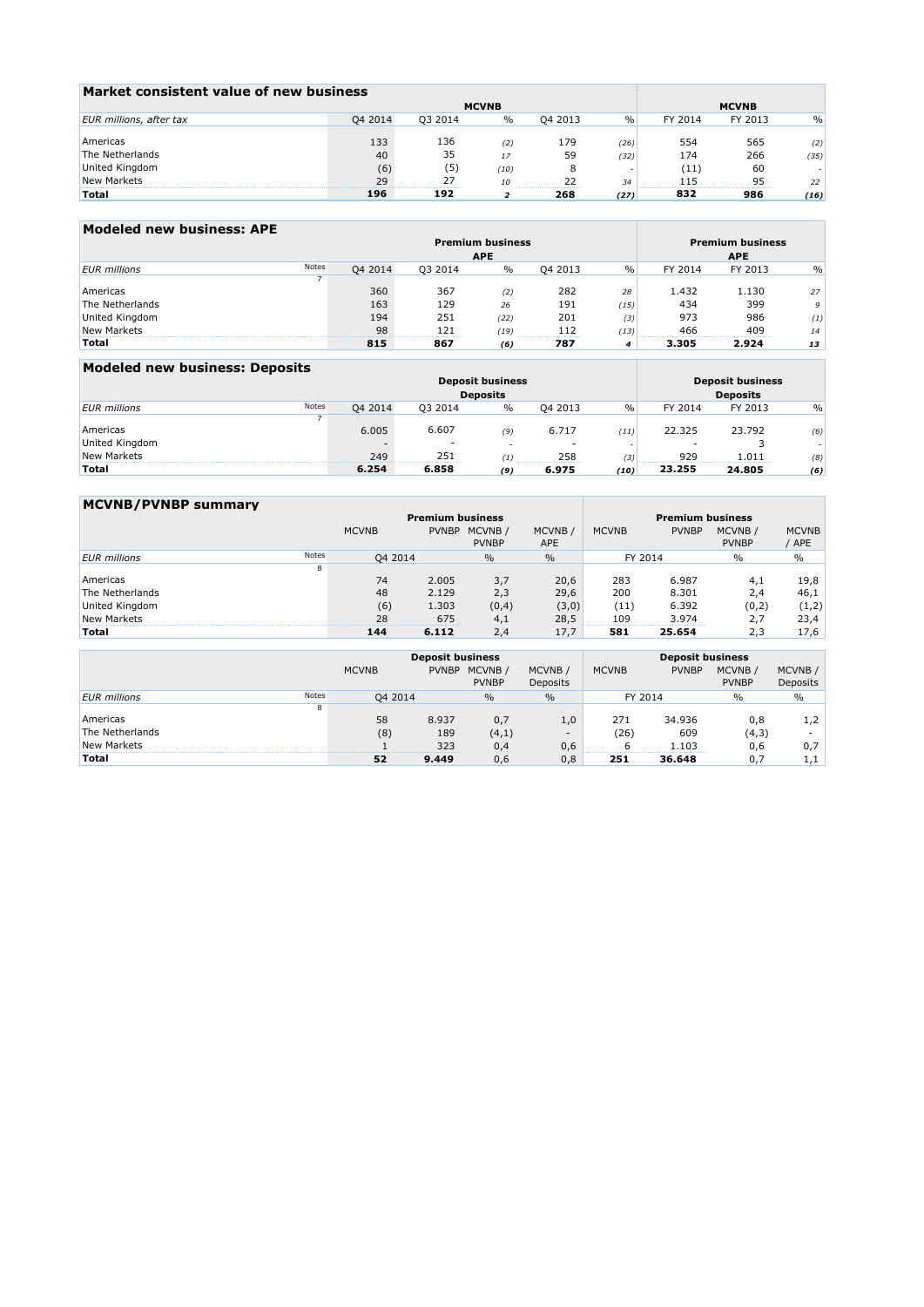#### **Notes:**

 $1$  For segment reporting purposes underlying earnings before tax, net underlying earnings, commissions and expenses, operating expenses, income tax (including joint ventures (jv's) and associated companies), income before tax (including jv's and associated companies) and market consistent value of new business are calculated by consolidating on a proportionate basis the revenues and expenses of Aegon's joint ventures and Aegon's associates. Aegon believes that these non-IFRS measures provide meaningful information about the underlying results of Aegon's business, including insight into the financial measures that Aegon's senior management uses in managing the business. Among other things, Aegon's senior management is compensated based in part on Aegon's results against targets using the non-IFRS measures presented here. While other insurers in Aegon's peer group present substantially similar non-IFRS measures, the non-IFRS measures presented in this document may nevertheless differ from the non-IFRS measures presented by other insurers. There is no standardized meaning to these measures under IFRS or any other recognized set of accounting standards. Readers are cautioned to consider carefully the different ways in which Aegon and its peers present similar information before comparing them.

Aegon believes the non-IFRS measures shown herein, when read together with Aegon's reported IFRS financial statements, provide meaningful supplemental information for the investing public to evaluate Aegon's business after eliminating the impact of current IFRS accounting policies for financial instruments and insurance contracts, which embed a number of accounting policy alternatives that companies may select in presenting their results (i.e. companies can use different local GAAPs to measure the insurance contract liability) and that can make the comparability from period to period difficult.

For a definition of underlying earnings and the reconciliation from underlying earnings before tax to income before tax, being the most comparable IFRS measure, reference is made to Note 3 "Segment information" of Aegon's condensed consolidated interim

- 2) Sales is defined as new recurring premiums plus 1/10 of single premiums plus 1/10 of gross deposits plus new premium production accident and health plus new premium production general insurance.
- <sup>3)</sup> The present value, at point of sale, of all cashflows for new business written during the reporting period, calculated using approximate point of sale economics assumptions. Market consistent value of new business is calculated using a risk neutral approach, ignoring the investment returns expected to be earned in the future in excess of risk free rates (swap curves), with the exeption of an allowance for liquidity premium. The market consistent value of new business is calculated on a post tax basis, after allowing for the time value financial options and guarentees, a market value margin for non-hedgeable financial and non-financial risks and the costs of non-hedgeable stranded capital.
- 4) Return on equity is a ratio using a non-GAAP measure and is calculated by dividing the net underlying earnings after cost of leverage by the average shareholders' equity excluding the preferred shares, the revaluation reserve and the reserves related to defined benefit plans.
- <sup>5)</sup> Included in other income/(charges) are charges made to policyholders with respect to income tax in the United Kingdom.
- 6) Includes production on investment contracts without a discretionary participation feature of which the proceeds are not recognized as revenues but are directly added to Aegon's investment contract liabilities.
- 7)  $APE = recurring premium + 1/10 single premium$ .
- <sup>8)</sup> PVNBP: Present value of new business premiums (PVNBP) is the premiums for the new business sold during the reporting period, projected using assumptions and projection periods that are consistent with those used to calculate the market consistent value of new business, discounted back to point of sale using the swap curve (plus liquidity premium where applicable).
- 9) Reconciliation of operating expenses, used for segment reporting, to Aegon's IFRS based operating expenses.

| <b>Operating expenses in earnings release</b>     | 897     | 3.312   |
|---------------------------------------------------|---------|---------|
| Operating expenses related to jy's and associates | 32      | 118     |
| <b>Operating expenses for IFRS reporting</b>      | 865     | 3.193   |
| Administrative expenses                           | 288     | 1.127   |
| Employee expenses                                 | 576     | 2.067   |
|                                                   | Q4 2014 | FY 2014 |

<sup>10)</sup> New life sales, gross deposits and net deposits data include results from Aegon's joint ventures and Aegon's associates in consolidated on a proportionate basis.

- <sup>11)</sup> Operational free cash flows reflect the sum of the return on free surplus, earnings on in-force business, release of required surplus on in-force business reduced by new business first year strain and required surplus on new business. Operational free cash flows is defined as the capital generated in a local operating unit measured as the change in the local binding capital metric for that period and after investments in new business. Operational free cash flow is a non-IFRS financial measure that should not be confused with cash flow from operations or any other cash flow measure calculated in accordance with IFRS. Management believes that operational free cash flows provides meaningful information to investors regarding capital generated on a net basis by Aegon's operating subsidiaries that may be available at the holding company. Because elements of operational free cash flows are calculated in accordance with local solvency requirements rather than in accordance with any recognized body of accounting principles, there is no IFRS financial measure that is directly comparable to operational free cash flows.
- a) The calculation of the IGD (Insurance Group Directive) capital surplus and ratio are based on Solvency I capital requirements on IFRS for entities within the EU (Pillar 1 for Aegon UK), and local regulatory solvency measurements for non-EU entities. Specifically, required capital for the life insurance companies in the US is calculated as two times the upper end of the Company Action Level range (200%) as applied by the National Association of Insurance Commissioners in the US. The calculation of the IGD ratio excludes the available and required capital of the UK With-Profit funds. In the UK solvency surplus calculation the local regulator only allows the available capital number of the With-Profit funds included in overall local available capital to be equal to the amount of With-Profit funds' required capital.
- b) The results in this release are unaudited.
- c) 2013 comparative figures have been enhanced with the impacts of voluntary accounting policies changes related to the deferral of policy acquisition costs and longevity reserving in the Nederlands which are effective January 1, 2014 as announced on January 22, 2014.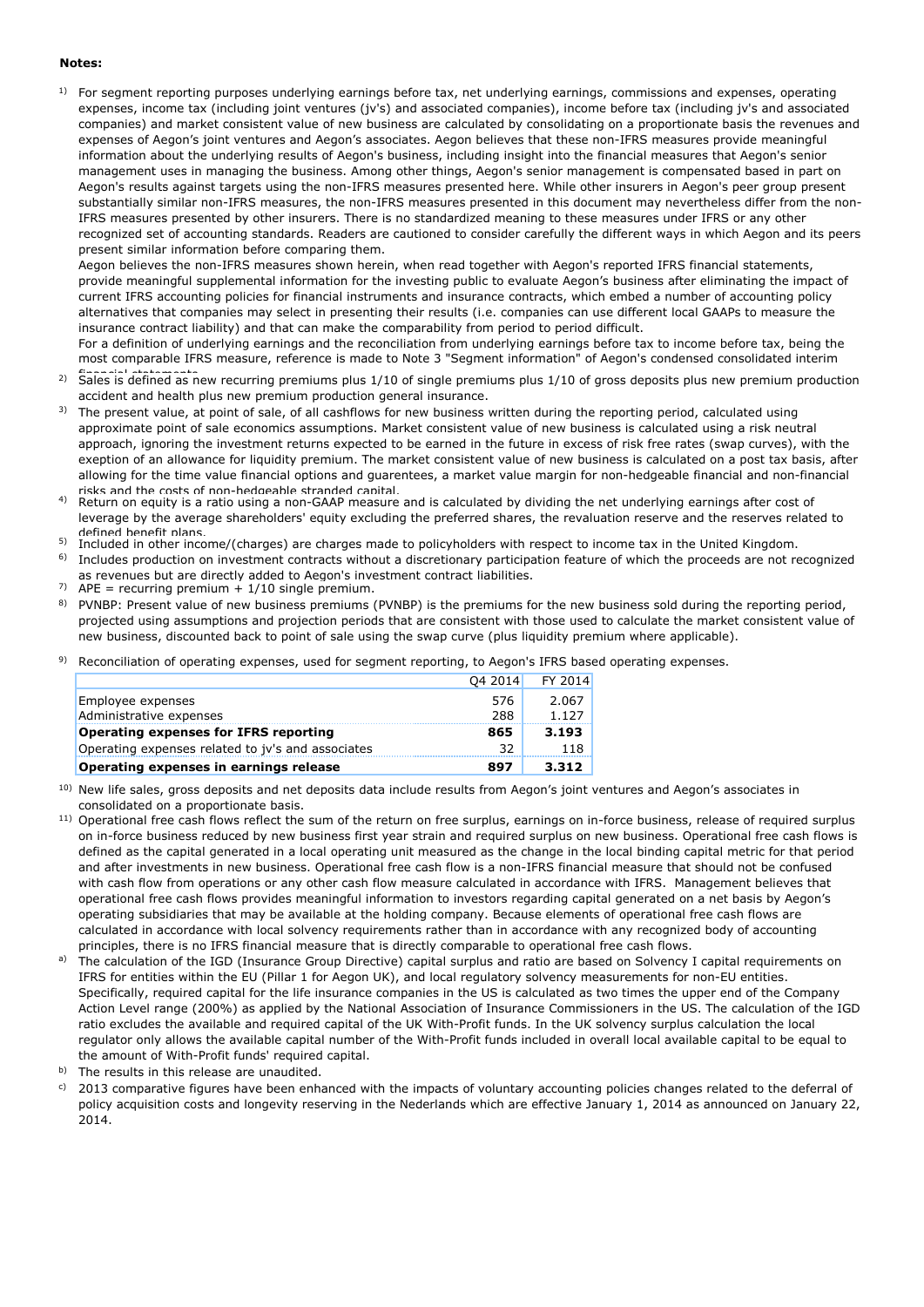### **Currencies**

Income statement items: average rate 1 EUR = USD 1.3288 (2013: USD 1.3272). Income statement items: average rate 1 EUR = GBP  $0.8061$  (2013: GBP  $0.8484$ ). Balance sheet items: closing rate 1 EUR = USD 1.2101 (2013: USD 1.3780). Balance sheet items: closing rate 1 EUR = GBP 0.7760 (2013: GBP 0.8320).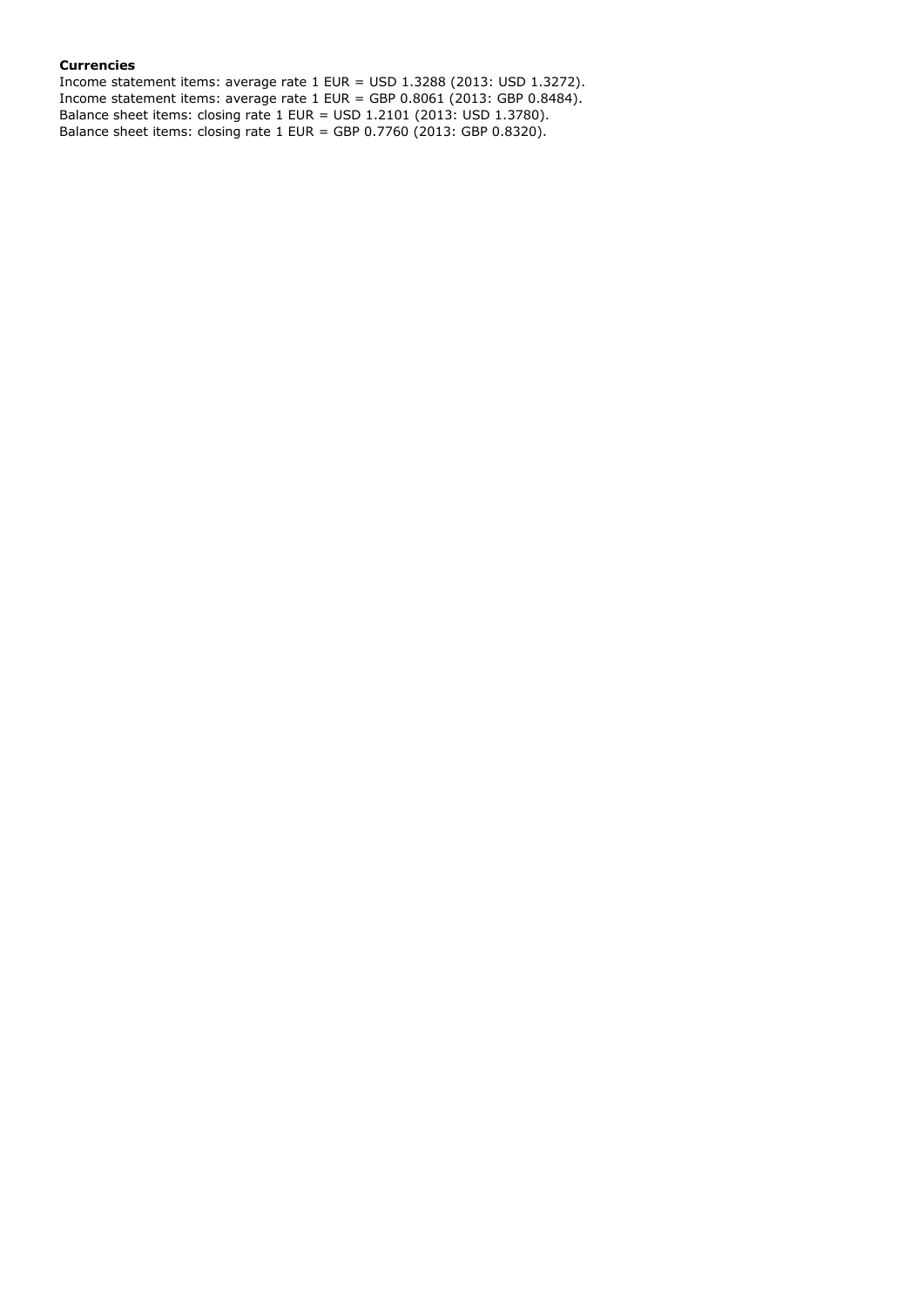| <b>Kerncijfers</b>                      |       |                   |                          |          |               |          |          |               |
|-----------------------------------------|-------|-------------------|--------------------------|----------|---------------|----------|----------|---------------|
| bedragen in EUR miljoenen               |       | Kw4 2014 Kw3 2014 | $\frac{0}{0}$            | Kw4 2013 | $\frac{0}{n}$ | 12M 2014 | 12M 2013 | $\frac{0}{0}$ |
| Onderliggend resultaat voor belastingen | 562   | 291               | 93                       | 473      | 19            | 1.865    | 1.968    | -5            |
| Nettowinst                              | 399   | 52                | $\overline{\phantom{a}}$ | 157      | 155           | 1.186    | 857      | 38            |
| Verkoop                                 | 2.117 | 2.333             | -9                       | 1.741    | 22            | 8.602    | 7.151    | 20            |
| Marktconforme waarde nieuwe productie   | 196   | 192               | $\overline{2}$           | 268      | $-27$         | 832      | 986      | $-16$         |
| Rendement op eigen vermogen             | 9,6%  | 5,0%              | 92                       | 7,7%     | 25            | 7,7%     | 8,6%     | $-10$         |